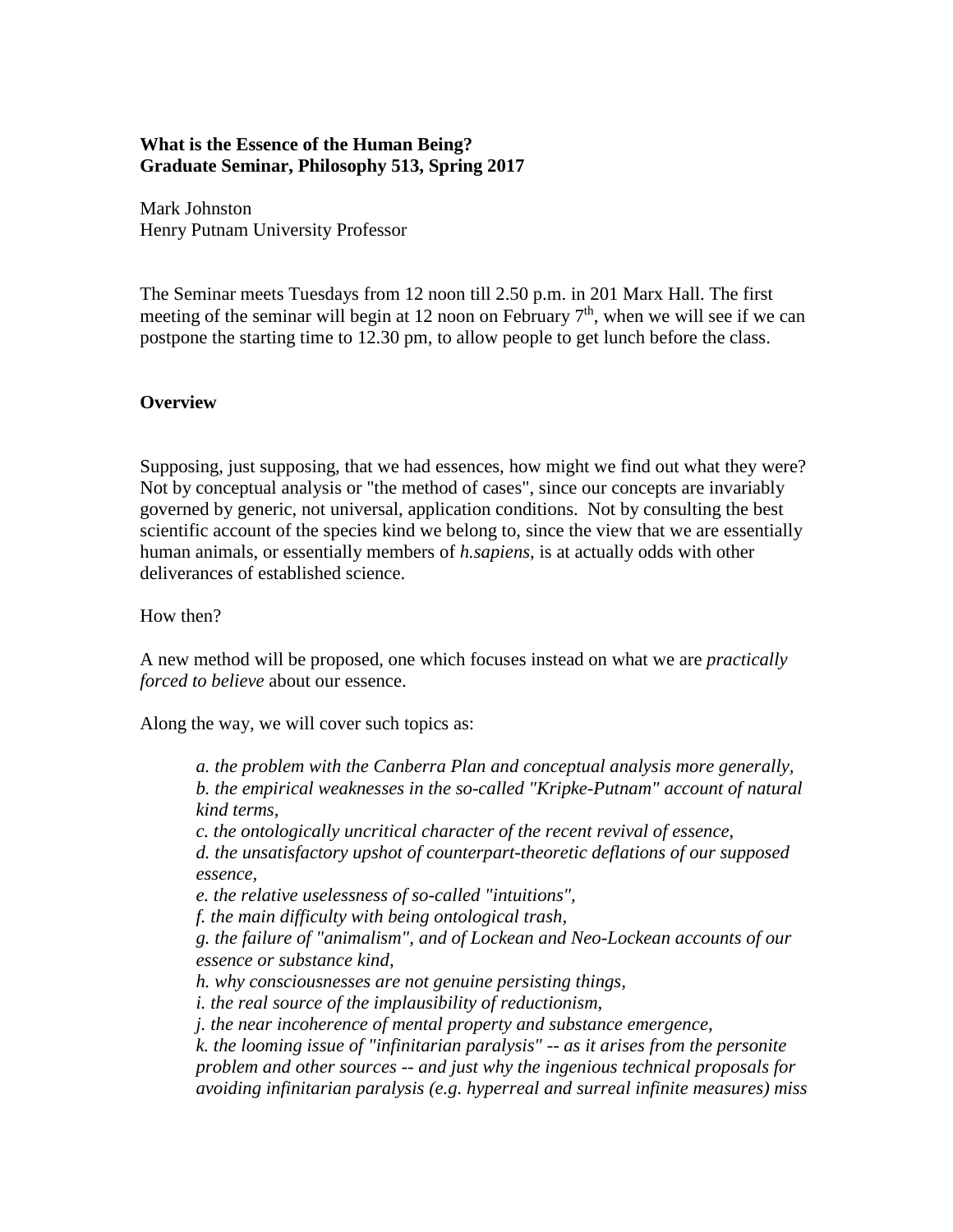*the central point, and l. whether hylomorphism could be at all helpful.* 

As we proceed in the course, you will develop a growing sense of just how difficult it is to avoid these conclusions:

*(i) that we are malign beings, i.e. unable to act without causing a great deal of wrong, (ii) that we are otiose, i.e. unable to rationally aim at improving reality overall and (iii) that we are "anethical", i.e. incapable of being guided by any factually coherent and workable set of ethical demands, because there is none. (In a way, being anethcial is even more demeaning than being unethical.)*

The central theme of the course is that these repellent conclusions are only avoidable if a certain view of our essence, a view which is at odds with naturalism, is correct. Of course, that conclusion is likely to strongly condition the content of any viable ethics, and the nature of the normative political theory it supports.

## **Graduate Unit Work**

As well as the seminar serving as a basis for pre-generals units in metaphysics and epistemology, there will be scope for a unit in value theory, and also for a history unit on certain issues in Locke and Hume, having to do with the supposed unity of consciousness.

### **Schedule**

### *Week 1: Overview*

Why the other "more interesting" associated topics of a narrative identity, a practical identity, an individual personality, etc. are in the end less interesting than the austere topic of numerical identity over time.

The objectivity of the question "Is that the kind of thing I could survive?" stands or falls with the objectivity of one's essence.

Artifacts are ontological trash, i.e. each is such that in their close spatial vicinity there are a host of objects very similar to it, but with different conditions of persistence. The Ship Flip. The same applies to almost all the items in the ramshackle ontology of common sense. Those items are not "conventional entities"; neither our conventions nor our concepts nor our sensory schemata bring them into being. At most they highlight them and misleadingly privilege them over the other items in the trash heap.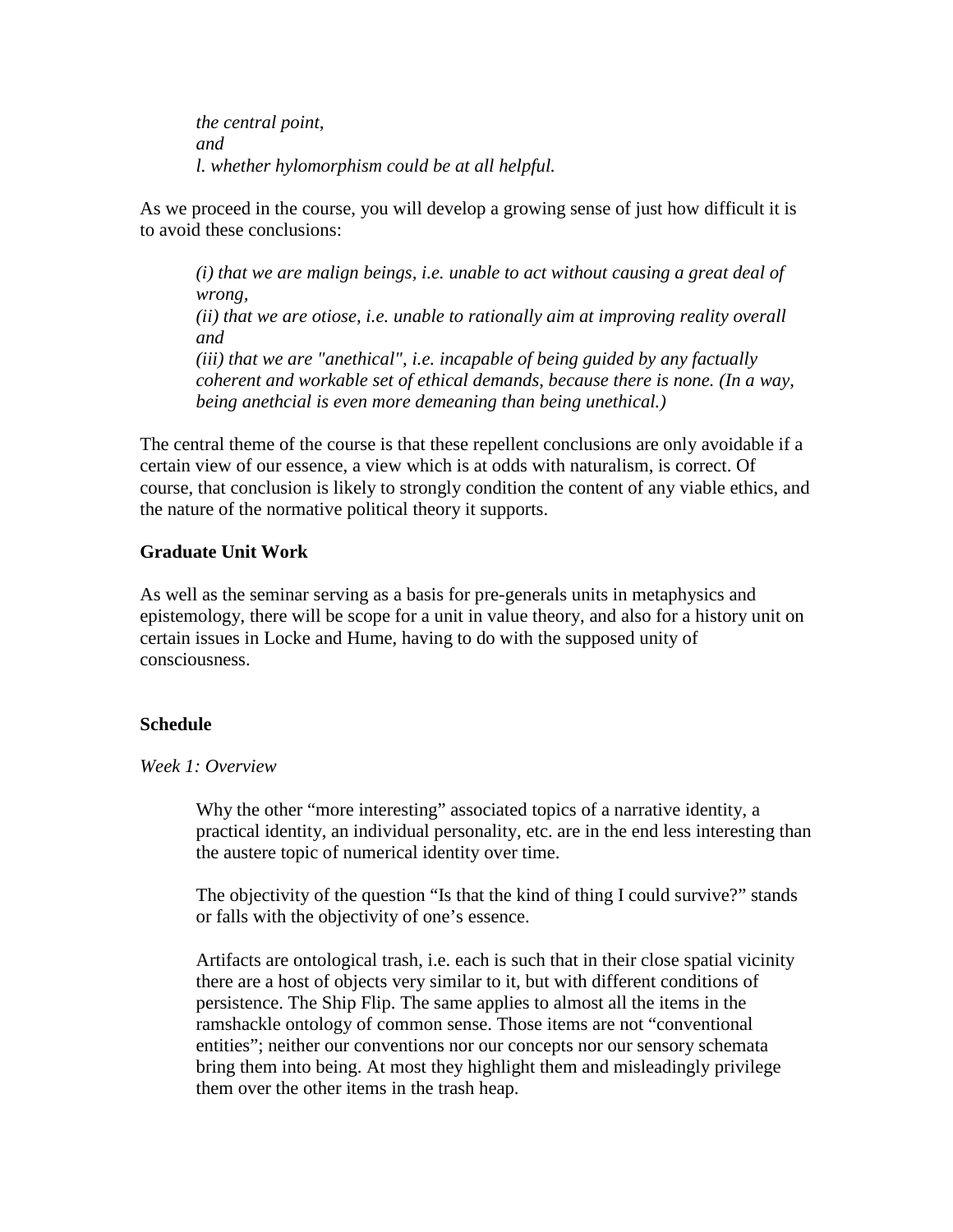Why being ontological trash would be bad for us: it threatens massive violations of the principle of ethical singularity, i.e. the proposition that the only being with a moral status within a person's spatio-temporal envelope is that person.

How might we not turn out to be ontological trash: we might be enduring substances with all of our essence present at each time at which we exist. (In contradistinction to say, extended events or processes.) What the distinction between endurance and perdurance actually was -- it was not 3d-ism versus 4Dism -- and how the original distinction might help us here.

But what are the available essences for things to have. Unless there is a limited variety of available essences – much more limited than that specified by the idea that an essence is just a set of properties had necessarily – then enduring substances may also be ontological trash.

Why an Aristotelian account of the source of limited variety is not consistent with Neo-Darwinism. Relatedly: what is the principled basis of the phasekind/substance-kind distinction? Is it a distinction science need make in a contextfree manner?

#### Readings

"On Being Ontological Trash" on Blackboard "The Personite Problem: Should Practical Reason be Tabled?" on Blackboard

#### *Week 2: Why Analysis, Intuition and the Method of Cases Will Fail Us*

The difficulties with the method of cases. Is the Williams Conundrum like the Ship Flip? The reasons why one's essence is not discoverable through a priori reflection, or by empirically filling in more general a priori principles, say in the fashion of Nathan Salmon's influential reading of Saul Kripke on non-trivial essentialism.

With Sarah-Jane Leslie "Concepts, Analysis, Generics and the Canberra Plan" on **Blackboard** 

"Human Beings" J.Phil 1987 (The remarks on the method of cases and on the Williams Conundrum, in particular)

Ted Sider "Criteria of Personal Identity and the Limits of Conceptual Analysis" "Relativism and the Self"

*Surviving Death*, Chapter 1 (Again, focus on the remarks on the method of cases and on "offloading" p 43-47.)

Barry Dainton and Tim Bayne "Consciousness as a Guide to Personal Persistence"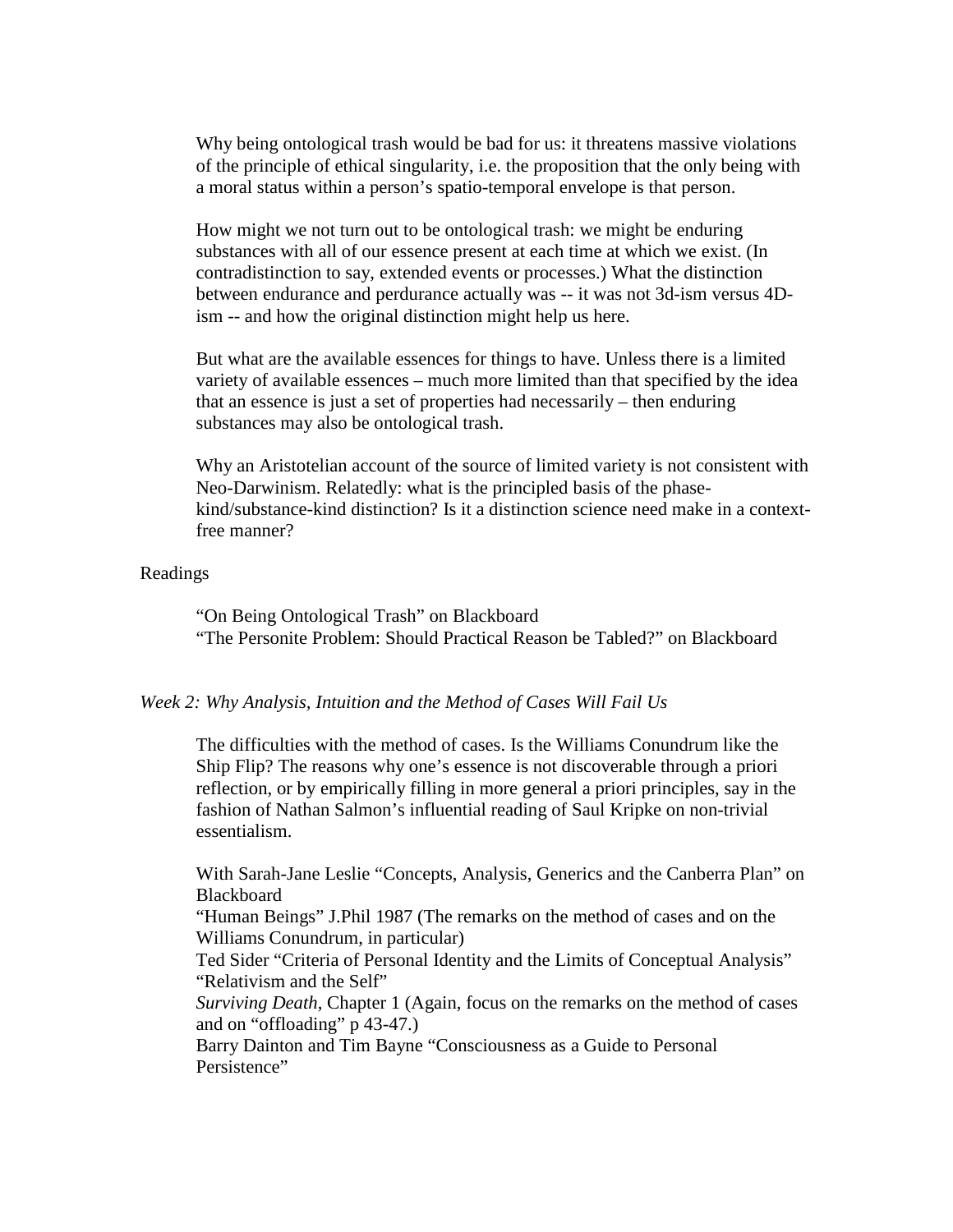"The Taxonomic Arbitrariness of BLK Terms Implies that the Putnam Semantics for Natural Kind Terms is Either Trivial or Requires Clairvoyance"

## *Week 3: Are We Essentially Animals, Or Essentially Brains, Or Neurally Realized Executive Units, Or...?*

Again, the difficulty of assigning features as essential or accidental looms, and is mirrored by the corresponding difficulty of identifying a kind as a substance-kind or as a phase-kind.

Eric Olsen "An Argument for Animalism" in M&B and on Blackboard, "Remnant Persons: Animalism's Undoing" on Blackboard Derek Parfit "Why We are Not Human Beings" Anne Conway *The Principles of the Most Ancient and Modern Philosophy*

#### *Week 4. Where My Consciousness Goes, There Go I*

Three forms of the theory

I am essentially

a consciousness, or a bare locus, i.e. a subject wholly definable in terms of being at the experiential center of a consciousness, or a persisting thing whose conditions of persistence can be stated in phenomenal, i.e. purely "inner" or subjective, terms.

There are no consciousness*es*, and so no bare loci. And the appeal to purely phenomenal conditions of persistence, when clearheadedly pursued, leaves us without a distinction between persisting and seeming to have persisted. For example, memory, factively understood, is not a purely phenomenal state.

John Locke "On Identity and Diversity" The *Essay* Book 2: xxvii reprinted at p 24-36 of Martin & Barresi, on Blackboard. Lynn Baker Rudder "The Difference that Self-Consciousness Makes" Barry Dainton and Tim Bayne "Consciousness as a Guide to Personal Persistence" "Why There are No Visual Fields, and No Minds Either" on Blackboard

*Week 5: The Psychological Criterion/The Closest Continuer Theory*

Lewis's paper is the door that opens upon metaphysical horror, in particular his discussion of Methuselah, where he brushes by but does not notice the real problem.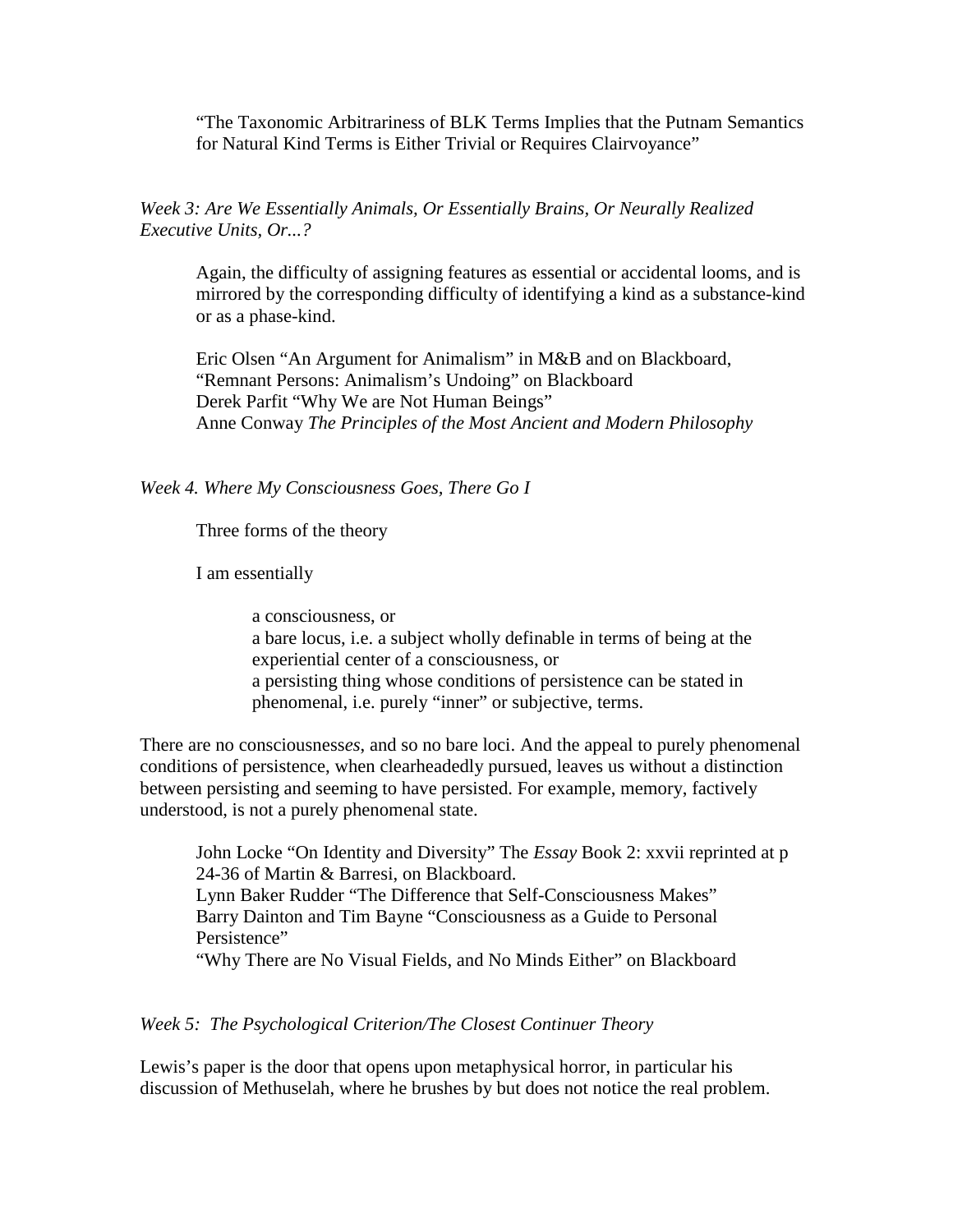Moreover, the relations presented as definitive of personal identity are themselves trashy, in an alarming way. An objection to all continuity theories is that they oddly ban mental acceleration, indeed there is an "ontological governor" on the speed of change which is very odd when fully understood.

Ted Sider "Temporal Parts" D. K. Lewis "Identity and Survival" in Martin & Barresi Robert Nozick "The Closest Continuer Theory" in Martin & Barresi "Personites, Continuity and Maximality"

*Week 6: The Problem of Personites*

Why we might be malign, otiose and anethical.

"The Personite Problem: Should Practical Reason Be Tabled?"

### **Midterm Break**

*Week 7: Dispensing With Essences: Does Continuing to Exist Really Matter?*

Could we rest instead with Parfit's defense of his "Moderate View", i.e. that it is not rational to care about identity over time but only about R, i.e. psychological continuity and connectedness. Parfit's arguments for this view (from the fission case, from branchline teletransportation and from the combined spectrum) all fail. And there is another worry, namely that if R matters then *too much* also matters. This has to do with the trashiness of R.

D. Parfit *Reasons and Persons,* part 3 M. Johnston "Human Concerns without Superlative Selves" in M&B D. Parfit "Why Our Identity is not What Matters" M&B D. Parfit, Prize essay on Marc Sanders Foundation Website *www.marcsanders.com* First part of Lecture 5 of *Surviving Death*

*Week 8: Was Parfit's Silence Golden?* 

Parfit, like Nozick, did not endorse a Four-Dimensionalist Framework. Is that a way of avoiding the problem?

"Personites, Continuity and Maximality" on Blackboard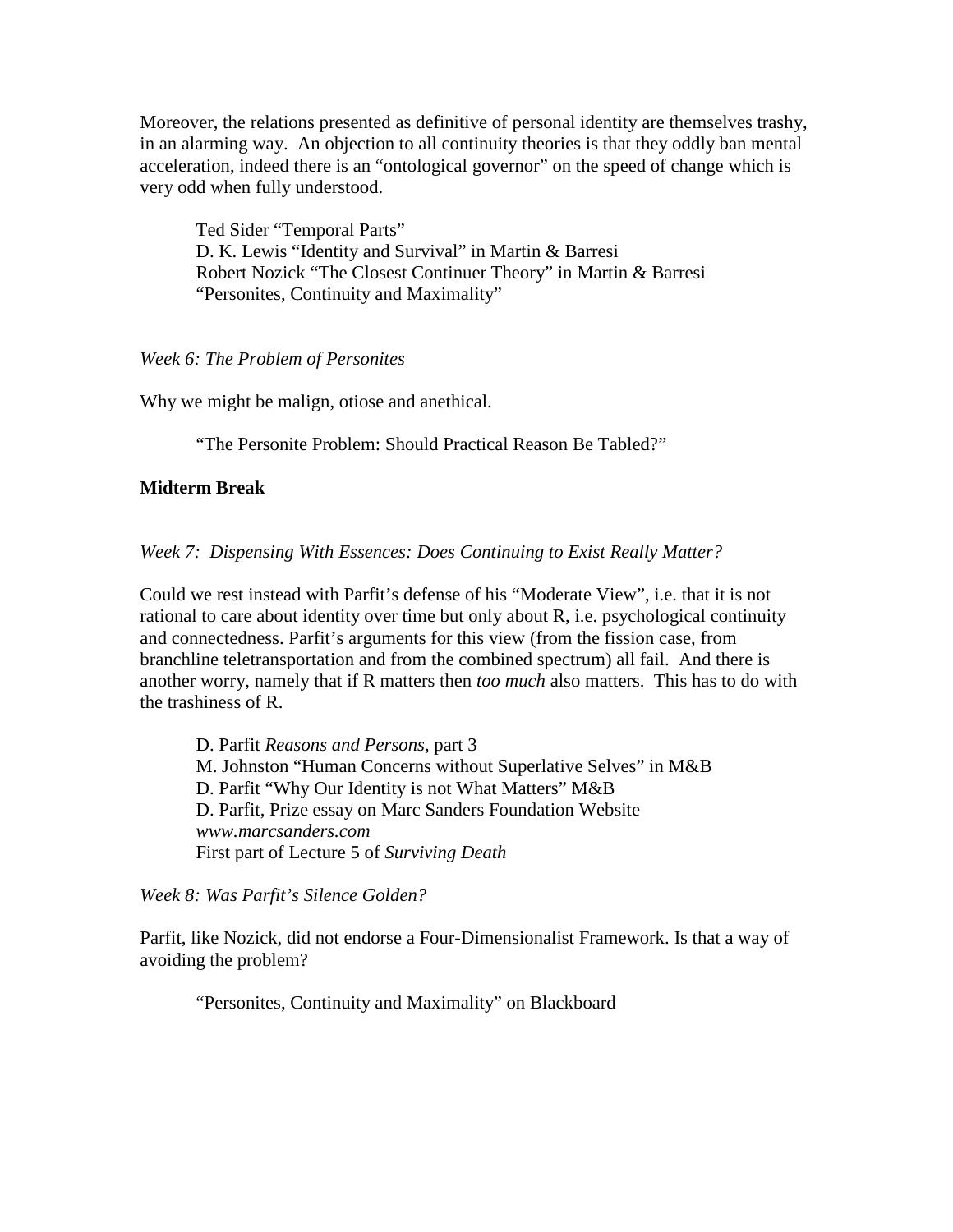# *April 11th Week 9: Is there Something Special About Self-Consciousness, Even in a Naturalistic Framework?*

Christopher Peacocke will visit the seminar to discuss his important book *The Mirror of the World: Subjects, Consciousness, and Self-Consciousness* and its relation to the personite problem. Readings will include Chapter 1- 4 of that book, Barry Dainton's review of it at Notre Dame Philosophy Reviews, and "Do Emergent Subjects Defend Their Territory?" Those who want deep-background should read Saul Kripke "The First Person".

The core of the discussion: Isn't a version of the personite problem likely to arise for C.P.'s subjects if they have the reductive individuative conditions described on pages 65- 6. A way to see this is to run a physical spectrum *a la* Parfit on the persistence of "integrative units", not to argue for reductionism as Parfit does, but rather to display how the cross-time unit conditions for integrative units will be trashy, so that the units themselves are trashy. Here the absence of an ontological speed-governor is relevant.

# *Week 9\*: All Objections Answered*

- (i) Personites do not have a moral status because they do not have mental states (They must have mental states, if their constituent stages are to be candidates for mental continuity.)
- (ii) Personites do not have a moral status because they do not pick themselves out by using the first-person pronoun (So what? We can give classes of personites plural pronouns that they can self-consciously use.)
- (iii) Personites do not have a moral status because each is a proper part of a being with a moral status. (The invoked principle is clearly false, for we would recognize the moral status of a person embedded within another larger person.)
- (iv) One's personites have implicitly consented to one's own choices. (This applies only to those personites who were around at the relevant choice, not those who came into existence afterward. Furthermore, the former personites' consent, if it was such, was not informed by knowledge of their interests.)
- (v) Because one's personites have just the same desires as one does they do not have different legitimate interests. (Personites are typically in a condition of "false consciousness"; their desires do not track their real interests. Where interests and desires conflict, interests trump desires in practical reasoning.)
- (vi) Talk of the interests of personites versus those of their surrounding persons is massive over-counting because personites are ontologically derivative on persons. (They are not, any more than the sum of my left ring finger and my left pointing finger is ontologically derivative on the sum of my fingers.)
- (vii) Moral status is radically response-dependent in the sense of only extending to those we actually can be led to recognize as having a moral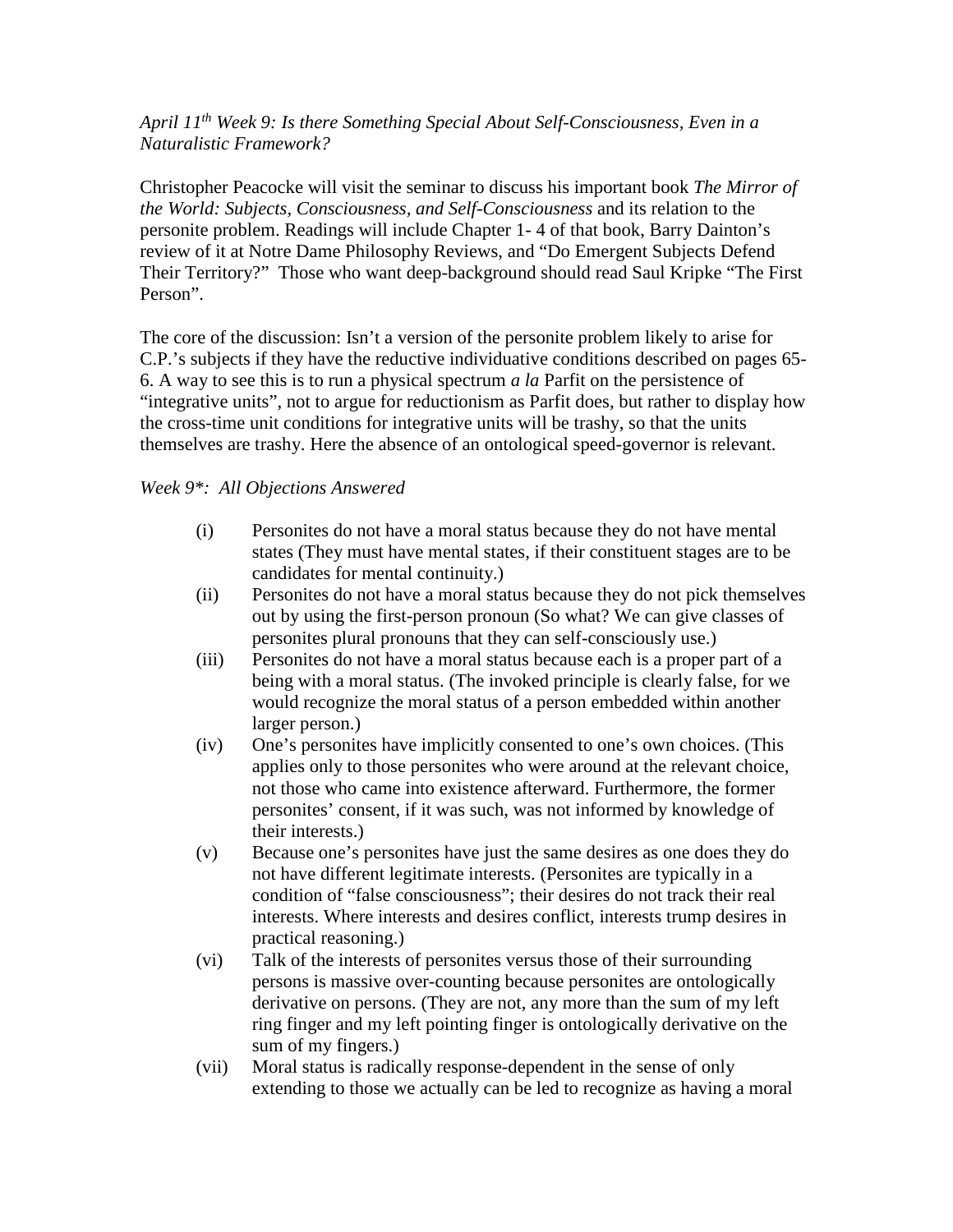status. And as a factual psychological matter we won't actually grant personites a moral status. (The invoked principle of radical responsedependence would vindicate visceral racism, if we happened to be slightly less imaginative and compassionate than we in fact are.)

- (viii) All that matters in grounding ethical reasoning are the sheer amounts of hedonic positivity and hedonic negativity, and not how many beings with a moral status are undergoing the hedonically positive or hedonically negative experiences. Just like mass, hedonic positivity is not summative over parts and the whole they make up. (Hedonism gives an incomplete account of the sources of practical reason. The ethical import of interest *satisfaction* is not captured by is qualitative hedonic accompaniments.)
- (ix) We can save something like our ordinary ethical outlook if we work with principles based around psychological continuity rather than identity. (The resultant two-tiered system is unfair as between persons and personites, and it anyway fails when it comes to aggregative ethical questions.)
- (x) The personite considerations are in effect a proof that 2 is false and hence that maximality is a necessary condition of having a moral status. (There are personites that are maximal!)
- (xi) There are restricted principles of composition, i.e. of forming wholes from parts. So not every collection of things form a genuine whole. These principles of composition operate on more basic entities to make it the case that persons exist, but personites do not. (Those principles would have to be relatively fundamental ontologically speaking. It is implausible that our accidentally evolved and relatively innate scheme of individuation tracks ontologically fundamental divisions, unless, of course, the substantial selves that we are happen to be disclosed to us in selfconscious reflection.)

### *Week 10: Are We Otiose?*

Three Sources of Infinitarian Paralysis: the Reverse Pascal Argument, the Infinitarian Multiverse, the Problem of Personites. (My slides from the conference)

Nick Bostrom "Infinite Ethics" "Extra Good Without More Good" Selected Videos from the Princeton Conference on Infinite Value "Why Did the One Not Remain Within Itself?"

### *Week 11: Enduring Substances*

5D-ism. Substances that simply leave a particular footprint in space-time, a footprint which is conditioned by what contingently happens to them, need not be ontological trash so long as they are unique in their spatio-temporal envelope. A constraint which requires a limited variety of essences.